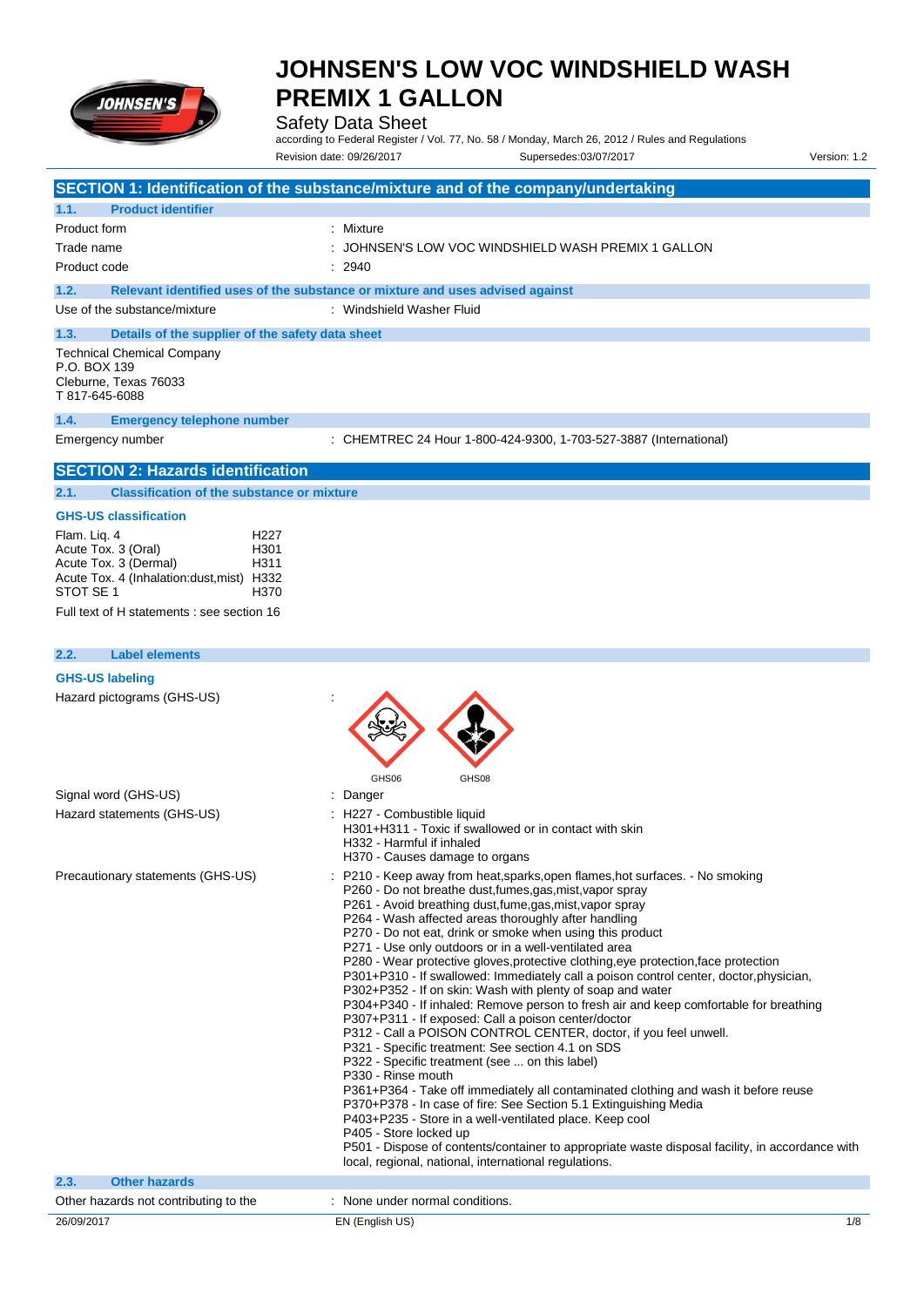Safety Data Sheet

according to Federal Register / Vol. 77, No. 58 / Monday, March 26, 2012 / Rules and Regulations

#### classification

#### **2.4. Unknown acute toxicity (GHS US)**

### No data available

### **SECTION 3: Composition/Information on ingredients**

#### **3.1. Substances**

### Not applicable

| 3.2.<br><b>Mixtures</b>     |                           |               |                                                                                                                                                    |  |
|-----------------------------|---------------------------|---------------|----------------------------------------------------------------------------------------------------------------------------------------------------|--|
| <b>Name</b>                 | <b>Product identifier</b> | $\frac{9}{6}$ | <b>GHS-US classification</b>                                                                                                                       |  |
| Water                       | (CAS No) 7732-18-5        | 85 - 95       | Not classified                                                                                                                                     |  |
| Methanol                    | (CAS No) 67-56-1          | $5 - 10$      | Flam. Lig. 2, H225<br>Acute Tox. 3 (Oral), H301<br>Acute Tox. 3 (Dermal), H311<br>Acute Tox. 3 (Inhalation:dust, mist),<br>H331<br>STOT SE 1, H370 |  |
| Polyethylene Glycol 200-600 | (CAS No) 25322-68-3       | $\leq 0.0015$ | Not classified                                                                                                                                     |  |
| Nonyl Nonoxynol-5           | (CAS No) 9014-93-1        | $\leq 0.001$  | Not classified                                                                                                                                     |  |

The exact percentage is a trade secret.

| <b>SECTION 4: First aid measures</b>                                |                                                                                                                                                                                                                                                                                                                                                            |
|---------------------------------------------------------------------|------------------------------------------------------------------------------------------------------------------------------------------------------------------------------------------------------------------------------------------------------------------------------------------------------------------------------------------------------------|
| <b>Description of first aid measures</b><br>4.1.                    |                                                                                                                                                                                                                                                                                                                                                            |
| First-aid measures general                                          | : Never give anything by mouth to an unconscious person. IF exposed or concerned: Get<br>medical advice/attention. Call a POISON CENTER or doctor/physician. If you feel unwell, seek<br>medical advice (show the label where possible).                                                                                                                   |
| First-aid measures after inhalation                                 | Remove victim to fresh air and keep at rest in a position comfortable for breathing. Call a<br>POISON CENTER or doctor/physician if you feel unwell.                                                                                                                                                                                                       |
| First-aid measures after skin contact                               | Remove affected clothing and wash all exposed skin area with mild soap and water, followed<br>by warm water rinse. Immediately call a poison center or doctor/physician. Remove/Take off<br>immediately all contaminated clothing. Wash with plenty of soap and water. Specific measures<br>(see  on this label). Wash contaminated clothing before reuse. |
| First-aid measures after eye contact                                | Remove contact lenses, if present and easy to do. Continue rinsing. Rinse cautiously with<br>water for several minutes. Immediately call a poison center or doctor/physician. Obtain medical<br>attention if pain, blinking or redness persist.                                                                                                            |
| First-aid measures after ingestion                                  | Rinse mouth. Do NOT induce vomiting. Immediately call a poison center or doctor/physician.<br>Obtain emergency medical attention. Call a POISON CENTER or doctor/physician if you feel<br>unwell.                                                                                                                                                          |
| 4.2.<br>Most important symptoms and effects, both acute and delayed |                                                                                                                                                                                                                                                                                                                                                            |
| Symptoms/injuries                                                   | May damage fertility or the unborn child. Causes damage to organs.                                                                                                                                                                                                                                                                                         |
| Symptoms/injuries after inhalation                                  | Danger of serious damage to health by prolonged exposure through inhalation. Harmful if<br>inhaled.                                                                                                                                                                                                                                                        |
| Symptoms/injuries after skin contact                                | May cause slight irritation. Repeated exposure to this material can result in absorption through<br>skin causing significant health hazard. Toxic in contact with skin.                                                                                                                                                                                    |
| Symptoms/injuries after eye contact                                 | Causes serious eye damage. Inflammation/damage of the eye tissue. Irritation of the eye<br>tissue. Redness of the eye tissue.                                                                                                                                                                                                                              |
| Symptoms/injuries after ingestion                                   | Fatal if swallowed. Toxic if swallowed. Swallowing a small quantity of this material will result in<br>serious health hazard.                                                                                                                                                                                                                              |

### **4.3. Indication of any immediate medical attention and special treatment needed**

No additional information available

| <b>SECTION 5: Firefighting measures</b>                       |                                                                                                                                                                      |
|---------------------------------------------------------------|----------------------------------------------------------------------------------------------------------------------------------------------------------------------|
| 5.1.<br><b>Extinguishing media</b>                            |                                                                                                                                                                      |
| Suitable extinguishing media                                  | : Foam. Dry powder. Carbon dioxide. Water spray. Sand.                                                                                                               |
| Unsuitable extinguishing media                                | : Do not use a heavy water stream.                                                                                                                                   |
| 5.2.<br>Special hazards arising from the substance or mixture |                                                                                                                                                                      |
| Fire hazard                                                   | : Combustible liquid.                                                                                                                                                |
| <b>Explosion hazard</b>                                       | : May form flammable/explosive vapor-air mixture.                                                                                                                    |
| 5.3.<br><b>Advice for firefighters</b>                        |                                                                                                                                                                      |
| Firefighting instructions                                     | : Use water spray or fog for cooling exposed containers. Exercise caution when fighting any<br>chemical fire. Prevent fire-fighting water from entering environment. |
| Protection during firefighting                                | : Do not enter fire area without proper protective equipment, including respiratory protection.                                                                      |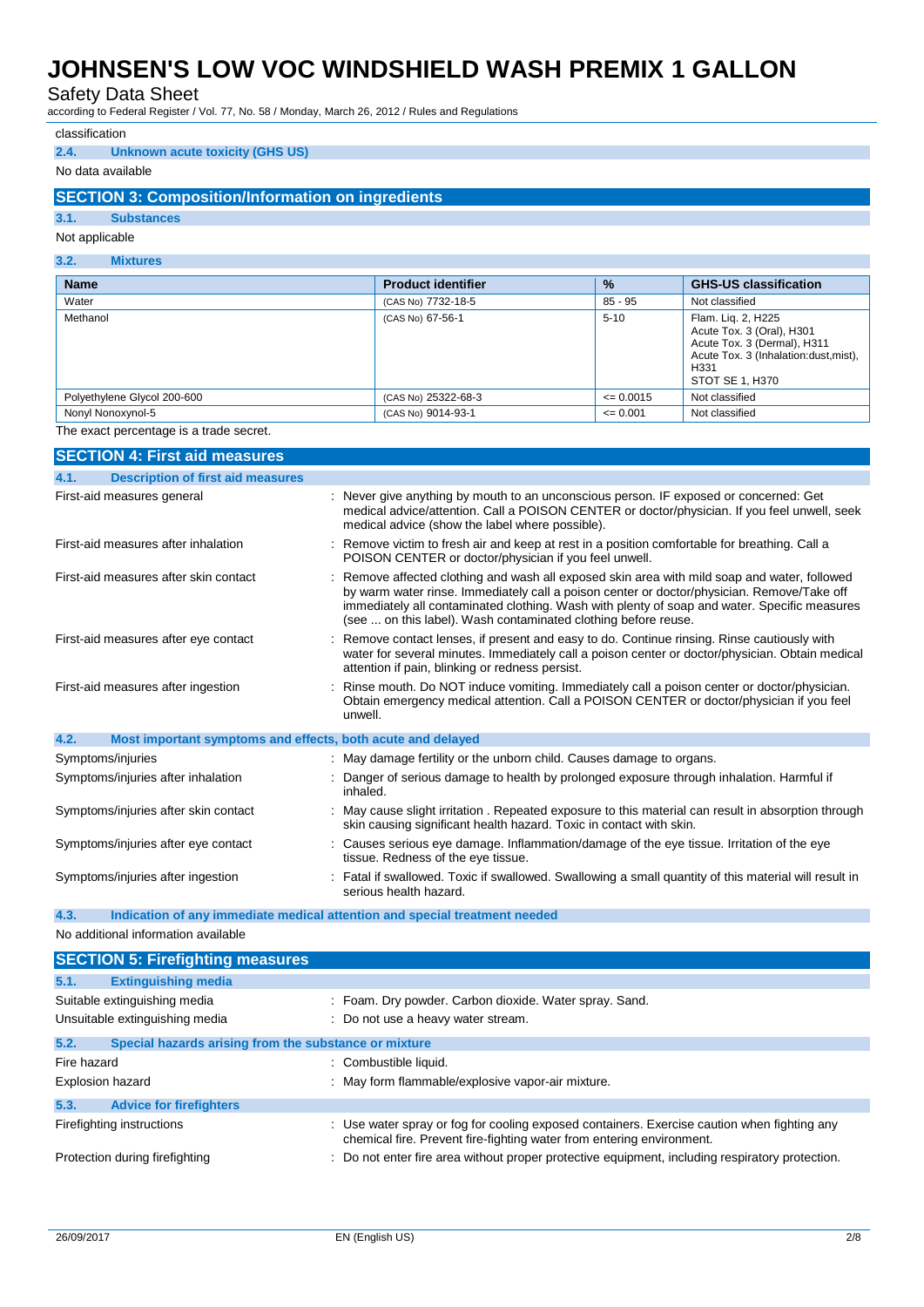## Safety Data Sheet

according to Federal Register / Vol. 77, No. 58 / Monday, March 26, 2012 / Rules and Regulations

| <b>SECTION 6: Accidental release measures</b>                                                           |                                                                     |  |                                                                                                                                                  |
|---------------------------------------------------------------------------------------------------------|---------------------------------------------------------------------|--|--------------------------------------------------------------------------------------------------------------------------------------------------|
| 6.1.                                                                                                    | Personal precautions, protective equipment and emergency procedures |  |                                                                                                                                                  |
|                                                                                                         | General measures                                                    |  | Remove ignition sources. Use special care to avoid static electric charges. No open flames. No<br>smoking.                                       |
| 6.1.1.                                                                                                  | For non-emergency personnel                                         |  |                                                                                                                                                  |
|                                                                                                         | Protective equipment                                                |  | Gloves. Safety glasses.                                                                                                                          |
|                                                                                                         | Emergency procedures                                                |  | Evacuate unnecessary personnel.                                                                                                                  |
| 6.1.2.                                                                                                  | For emergency responders                                            |  |                                                                                                                                                  |
|                                                                                                         | Protective equipment                                                |  | Equip cleanup crew with proper protection. Avoid breathing dust, fume, gas, mist, vapor spray.                                                   |
|                                                                                                         | Emergency procedures                                                |  | : Ventilate area.                                                                                                                                |
| 6.2.                                                                                                    | <b>Environmental precautions</b>                                    |  |                                                                                                                                                  |
| Prevent entry to sewers and public waters. Notify authorities if liquid enters sewers or public waters. |                                                                     |  |                                                                                                                                                  |
| 6.3.                                                                                                    | Methods and material for containment and cleaning up                |  |                                                                                                                                                  |
| For containment                                                                                         |                                                                     |  | Dam up the liquid spill. Contain released substance, pump into suitable containers. Powdered<br>form: no compressed air for pumping over spills. |
|                                                                                                         | Methods for cleaning up                                             |  | Soak up spills with inert solids, such as clay or diatomaceous earth as soon as possible. Collect<br>spillage. Store away from other materials.  |

## **6.4. Reference to other sections**

See Heading 8. Exposure controls and personal protection.

|      | <b>SECTION 7: Handling and storage</b>                       |                                                                                                                                                                                                                                                                                                                                                                                                                                                                                                         |
|------|--------------------------------------------------------------|---------------------------------------------------------------------------------------------------------------------------------------------------------------------------------------------------------------------------------------------------------------------------------------------------------------------------------------------------------------------------------------------------------------------------------------------------------------------------------------------------------|
| 7.1. | <b>Precautions for safe handling</b>                         |                                                                                                                                                                                                                                                                                                                                                                                                                                                                                                         |
|      | Additional hazards when processed                            | : Handle empty containers with care because residual vapors are flammable. Keep away from<br>heat, sparks, open flames, hot surfaces. - No smoking.                                                                                                                                                                                                                                                                                                                                                     |
|      | Precautions for safe handling                                | Do not handle until all safety precautions have been read and understood. Obtain special<br>instructions. Wash hands and other exposed areas with mild soap and water before eating.<br>drinking or smoking and when leaving work. Provide good ventilation in process area to prevent<br>formation of vapor. No open flames. No smoking. Use only outdoors or in a well-ventilated<br>area. Avoid breathing dust, fume, gas, mist, vapor spray. Do not breathe<br>dust, fumes, gas, mist, vapor spray. |
|      | Hygiene measures                                             | Do not eat, drink or smoke when using this product. Wash affected areas thoroughly after<br>handling. Wash contaminated clothing before reuse. Wash hands and other exposed areas<br>with mild soap and water before eating, drinking or smoking and when leaving work. Always<br>wash hands after handling the product. Remove contaminated clothes. Separate working<br>clothes from town clothes. Launder separately.                                                                                |
| 7.2. | Conditions for safe storage, including any incompatibilities |                                                                                                                                                                                                                                                                                                                                                                                                                                                                                                         |
|      | <b>Technical measures</b>                                    | : Proper grounding procedures to avoid static electricity should be followed. Comply with<br>applicable regulations.                                                                                                                                                                                                                                                                                                                                                                                    |
|      | Storage conditions                                           | Keep only in the original container in a cool, well ventilated place away from : Keep container<br>closed when not in use. Keep in fireproof place.                                                                                                                                                                                                                                                                                                                                                     |
|      | Incompatible products                                        | : Strong bases. Strong acids.                                                                                                                                                                                                                                                                                                                                                                                                                                                                           |
|      | Incompatible materials                                       | : Sources of ignition. Direct sunlight. Heat sources.                                                                                                                                                                                                                                                                                                                                                                                                                                                   |

## **7.3. Specific end use(s)**

Follow Label Directions.

### **SECTION 8: Exposure controls/personal protection 8.1. Control parameters**

| <b>Methanol (67-56-1)</b>        |                                     |                                                                                           |
|----------------------------------|-------------------------------------|-------------------------------------------------------------------------------------------|
| USA ACGIH                        | ACGIH TWA (mg/m <sup>3</sup> )      | $262 \,\mathrm{mq/m^3}$                                                                   |
| USA ACGIH                        | ACGIH TWA (ppm)                     | 200 ppm (Methanol; USA; Time-weighted average<br>exposure limit 8 h; TLV - Adopted Value) |
| USA ACGIH                        | ACGIH STEL (mg/m <sup>3</sup> )     | $328$ mg/m <sup>3</sup>                                                                   |
| USA ACGIH                        | ACGIH STEL (ppm)                    | 250 ppm                                                                                   |
| <b>USA OSHA</b>                  | OSHA PEL (TWA) (mg/m <sup>3</sup> ) | $260 \text{ mg/m}^3$                                                                      |
| <b>USA OSHA</b>                  | OSHA PEL (TWA) (ppm)                | 200 ppm                                                                                   |
| 8.2.<br><b>Exposure controls</b> |                                     |                                                                                           |

Appropriate engineering controls : Local exhaust venilation, vent hoods . Ensure good ventilation of the work station.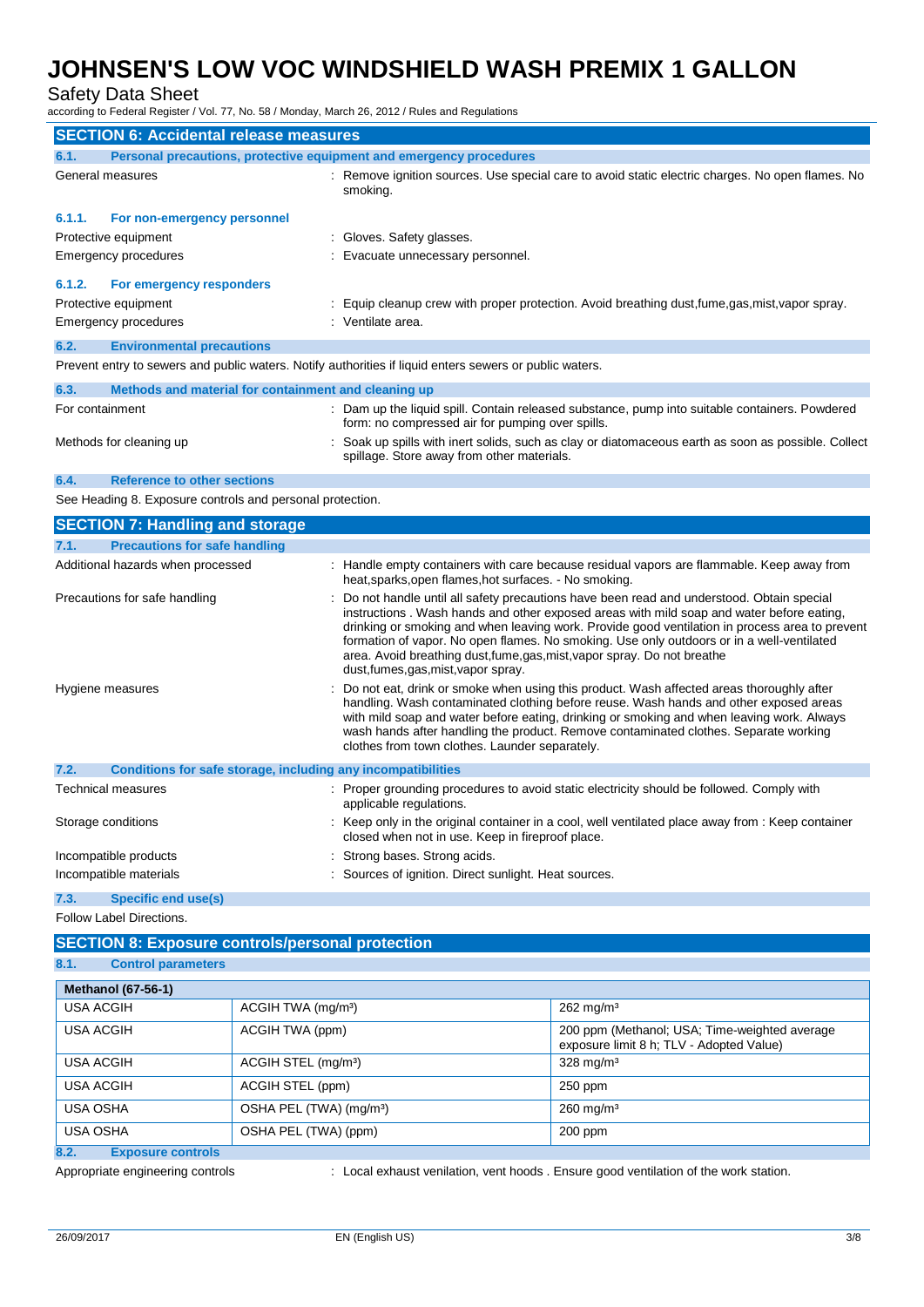Safety Data Sheet

according to Federal Register / Vol. 77, No. 58 / Monday, March 26, 2012 / Rules and Regulations

| Personal protective equipment     | : Gloves. Safety glasses. Avoid all unnecessary exposure.                                                   |
|-----------------------------------|-------------------------------------------------------------------------------------------------------------|
|                                   |                                                                                                             |
| Materials for protective clothing | : GIVE EXCELLENT RESISTANCE:                                                                                |
| Hand protection                   | : Wear protective gloves.                                                                                   |
| Eye protection                    | : Chemical goggles or safety glasses.                                                                       |
| Skin and body protection          | : Wear suitable protective clothing.                                                                        |
| Respiratory protection            | : Where exposure through inhalation may occur from use, respiratory protection equipment is<br>recommended. |
| Environmental exposure controls   | : Avoid release to the environment.                                                                         |

Consumer exposure controls : Avoid contact during pregnancy/while nursing. Other information **contract of the COLO COLO** is Do not eat, drink or smoke during use.

### **SECTION 9: Physical and chemical properties**

**9.1. Information on basic physical and chemical properties**

| <b>INTO MARKET ON DESIGNATION</b> CHEMICAL PLOPERTY OF |                         |
|--------------------------------------------------------|-------------------------|
| Physical state                                         | $:$ Liquid              |
| Appearance                                             | : Liquid.               |
| Color                                                  | Blue.<br>۰.             |
| Odor                                                   | Mild.<br>÷              |
| Odor threshold                                         | No data available       |
| pH                                                     | : 7                     |
| Relative evaporation rate (butyl acetate=1)            | No data available<br>۰. |
| Melting point                                          | : No data available     |
| Freezing point                                         | No data available       |
| Boiling point                                          | : No data available     |
| Flash point                                            | $:79^{\circ}$ C         |
| Auto-ignition temperature                              | : No data available     |
| Decomposition temperature                              | No data available       |
| Flammability (solid, gas)                              | No data available       |
| Vapor pressure                                         | No data available       |
| Relative vapor density at 20 °C                        | No data available       |
| Relative density                                       | 0.98                    |
| Solubility                                             | Soluble in water.<br>٠  |
| Log Pow                                                | : No data available     |
| Log Kow                                                | No data available       |
| Viscosity, kinematic                                   | No data available       |
| Viscosity, dynamic                                     | No data available       |
| <b>Explosive properties</b>                            | No data available       |
| Oxidizing properties                                   | No data available       |
| <b>Explosion limits</b>                                | No data available       |
| <b>Other information</b><br>9.2.                       |                         |
| VOC content                                            | $: 10 \%$               |

|                  | <b>SECTION 10: Stability and reactivity</b>                                                 |  |  |  |
|------------------|---------------------------------------------------------------------------------------------|--|--|--|
| 10.1.            | <b>Reactivity</b>                                                                           |  |  |  |
|                  | No additional information available                                                         |  |  |  |
| 10.2.            | <b>Chemical stability</b>                                                                   |  |  |  |
|                  | Combustible liquid. May form flammable/explosive vapor-air mixture.                         |  |  |  |
| 10.3.            | <b>Possibility of hazardous reactions</b>                                                   |  |  |  |
| Not established. |                                                                                             |  |  |  |
| 10.4.            | <b>Conditions to avoid</b>                                                                  |  |  |  |
|                  | Direct sunlight. Extremely high or low temperatures. Open flame. Overheating. Heat. Sparks. |  |  |  |
| 10.5.            | Incompatible materials                                                                      |  |  |  |
|                  | Strong acids. Strong bases.                                                                 |  |  |  |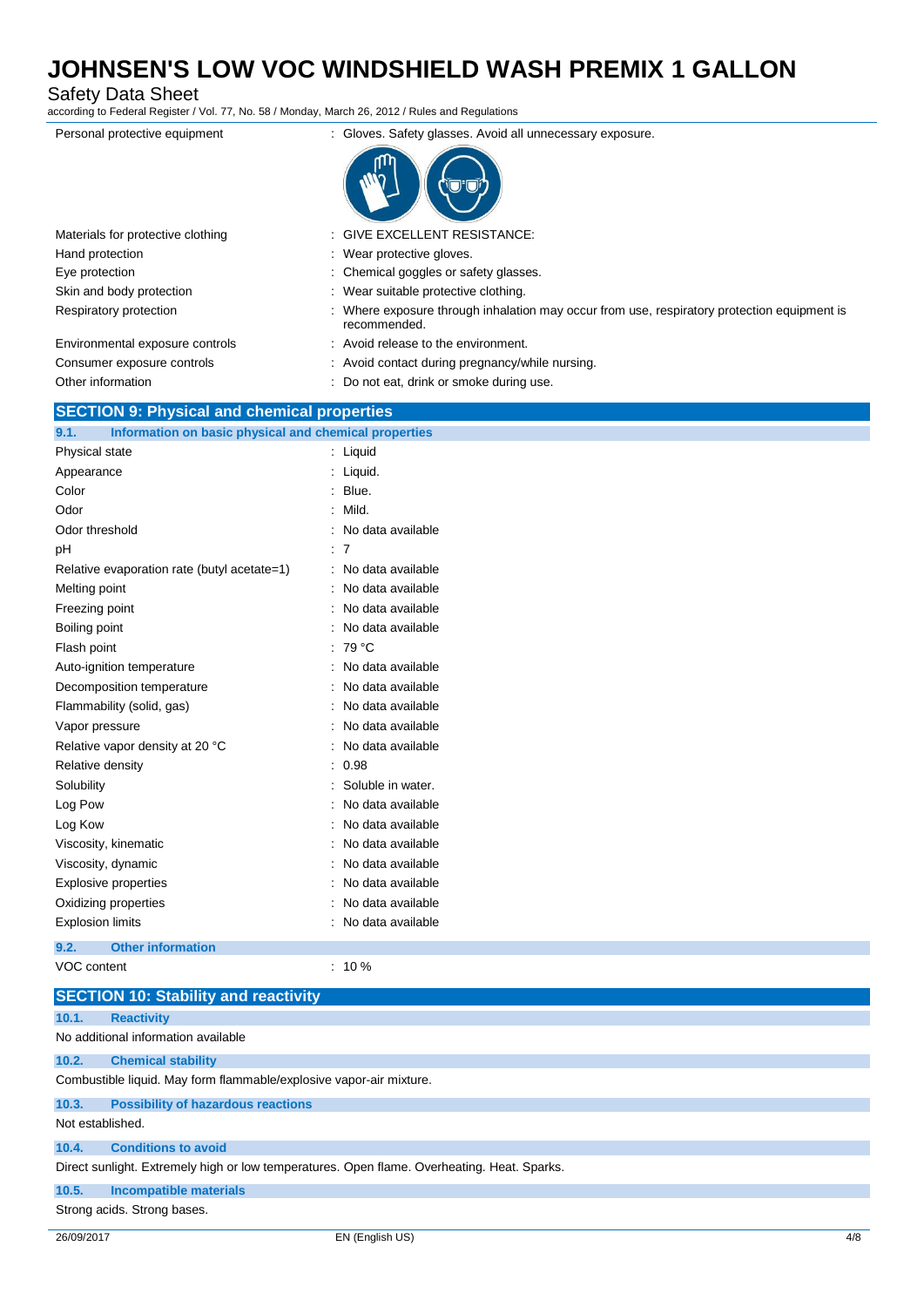Safety Data Sheet

according to Federal Register / Vol. 77, No. 58 / Monday, March 26, 2012 / Rules and Regulations

| <b>Hazardous decomposition products</b><br>10.6.                            |                                                                                                                                                                          |  |  |  |
|-----------------------------------------------------------------------------|--------------------------------------------------------------------------------------------------------------------------------------------------------------------------|--|--|--|
| Toxic fume. . Carbon monoxide. Carbon dioxide. May release flammable gases. |                                                                                                                                                                          |  |  |  |
| <b>SECTION 11: Toxicological information</b>                                |                                                                                                                                                                          |  |  |  |
| 11.1.<br>Information on toxicological effects                               |                                                                                                                                                                          |  |  |  |
|                                                                             |                                                                                                                                                                          |  |  |  |
| Acute toxicity                                                              | : Oral: Toxic if swallowed. Dermal: Toxic in contact with skin. Inhalation:dust,mist: Harmful if<br>inhaled.                                                             |  |  |  |
| Polyethylene Glycol 200-600 (25322-68-3)                                    |                                                                                                                                                                          |  |  |  |
| LD50 oral rat                                                               | > 15000 mg/kg (Rat)                                                                                                                                                      |  |  |  |
| LD50 dermal rabbit                                                          | > 20000 mg/kg (Rabbit)                                                                                                                                                   |  |  |  |
| <b>Methanol (67-56-1)</b>                                                   |                                                                                                                                                                          |  |  |  |
| LD50 oral rat                                                               | >= 2528 mg/kg body weight application as 50% aqueous solution                                                                                                            |  |  |  |
| LD50 dermal rabbit                                                          | 17100 mg/kg corresponding to 20 ml/kg bw according to the authors                                                                                                        |  |  |  |
| LC50 inhalation rat (mg/l)                                                  | 128.2 mg/l/4h Air                                                                                                                                                        |  |  |  |
| Skin corrosion/irritation                                                   | : Not classified                                                                                                                                                         |  |  |  |
|                                                                             | pH: 7                                                                                                                                                                    |  |  |  |
| Serious eye damage/irritation                                               | : Not classified                                                                                                                                                         |  |  |  |
|                                                                             | pH: 7                                                                                                                                                                    |  |  |  |
| Respiratory or skin sensitization                                           | Not classified                                                                                                                                                           |  |  |  |
| Germ cell mutagenicity                                                      | Not classified Based on available data, the classification criteria are not met                                                                                          |  |  |  |
| Carcinogenicity                                                             | Not classified                                                                                                                                                           |  |  |  |
| Reproductive toxicity                                                       | : Not classified                                                                                                                                                         |  |  |  |
| Specific target organ toxicity - single exposure                            | : Causes damage to organs.                                                                                                                                               |  |  |  |
| Specific target organ toxicity - repeated                                   | : Not classified                                                                                                                                                         |  |  |  |
| exposure                                                                    |                                                                                                                                                                          |  |  |  |
| Aspiration hazard                                                           | : Not classified                                                                                                                                                         |  |  |  |
| Potential Adverse human health effects and<br>symptoms                      | : Fatal if swallowed. Based on available data, the classification criteria are not met. Harmful if<br>inhaled. Toxic if swallowed. Toxic in contact with skin.           |  |  |  |
| Symptoms/injuries after inhalation                                          | Danger of serious damage to health by prolonged exposure through inhalation. Harmful if<br>inhaled.                                                                      |  |  |  |
| Symptoms/injuries after skin contact                                        | May cause slight irritation . Repeated exposure to this material can result in absorption through<br>skin causing significant health hazard. Toxic in contact with skin. |  |  |  |
| Symptoms/injuries after eye contact                                         | : Causes serious eye damage. Inflammation/damage of the eye tissue. Irritation of the eye<br>tissue. Redness of the eye tissue.                                          |  |  |  |
| Symptoms/injuries after ingestion                                           | Fatal if swallowed. Toxic if swallowed. Swallowing a small quantity of this material will result in<br>serious health hazard.                                            |  |  |  |

| <b>SECTION 12: Ecological information</b>         |                                                                                                                           |  |
|---------------------------------------------------|---------------------------------------------------------------------------------------------------------------------------|--|
| 12.1.<br><b>Toxicity</b>                          |                                                                                                                           |  |
| Polyethylene Glycol 200-600 (25322-68-3)          |                                                                                                                           |  |
| LC50 fish 2                                       | > 5000 mg/l (LC50; 24 h)                                                                                                  |  |
| Threshold limit algae 2                           | 500 mg/l (EC0; 720 h)                                                                                                     |  |
| <b>Methanol (67-56-1)</b>                         |                                                                                                                           |  |
| LC50 fish 1                                       | 15400 mg/l (LC50; EPA 660/3 - 75/009; 96 h; Lepomis macrochirus; Flow-through system;<br>Fresh water; Experimental value) |  |
| EC50 Daphnia 1                                    | > 10000 mg/l (EC50; DIN 38412-11; 48 h; Daphnia magna; Static system; Fresh water;<br>Experimental value)                 |  |
| LC50 fish 2                                       | 10800 mg/l (LC50; 96 h; Salmo gairdneri)                                                                                  |  |
| <b>Persistence and degradability</b><br>12.2.     |                                                                                                                           |  |
| JOHNSEN'S LOW VOC WINDSHIELD WASH PREMIX 1 GALLON |                                                                                                                           |  |
| Persistence and degradability                     | Not established.                                                                                                          |  |
| Water (7732-18-5)                                 |                                                                                                                           |  |
| Persistence and degradability                     | Not established.                                                                                                          |  |
| Polyethylene Glycol 200-600 (25322-68-3)          |                                                                                                                           |  |
| Persistence and degradability                     | Biodegradability in water: no data available. Not established.                                                            |  |
| <b>Nonyl Nonoxynol-5 (9014-93-1)</b>              |                                                                                                                           |  |
| Persistence and degradability                     | Not established.                                                                                                          |  |
|                                                   |                                                                                                                           |  |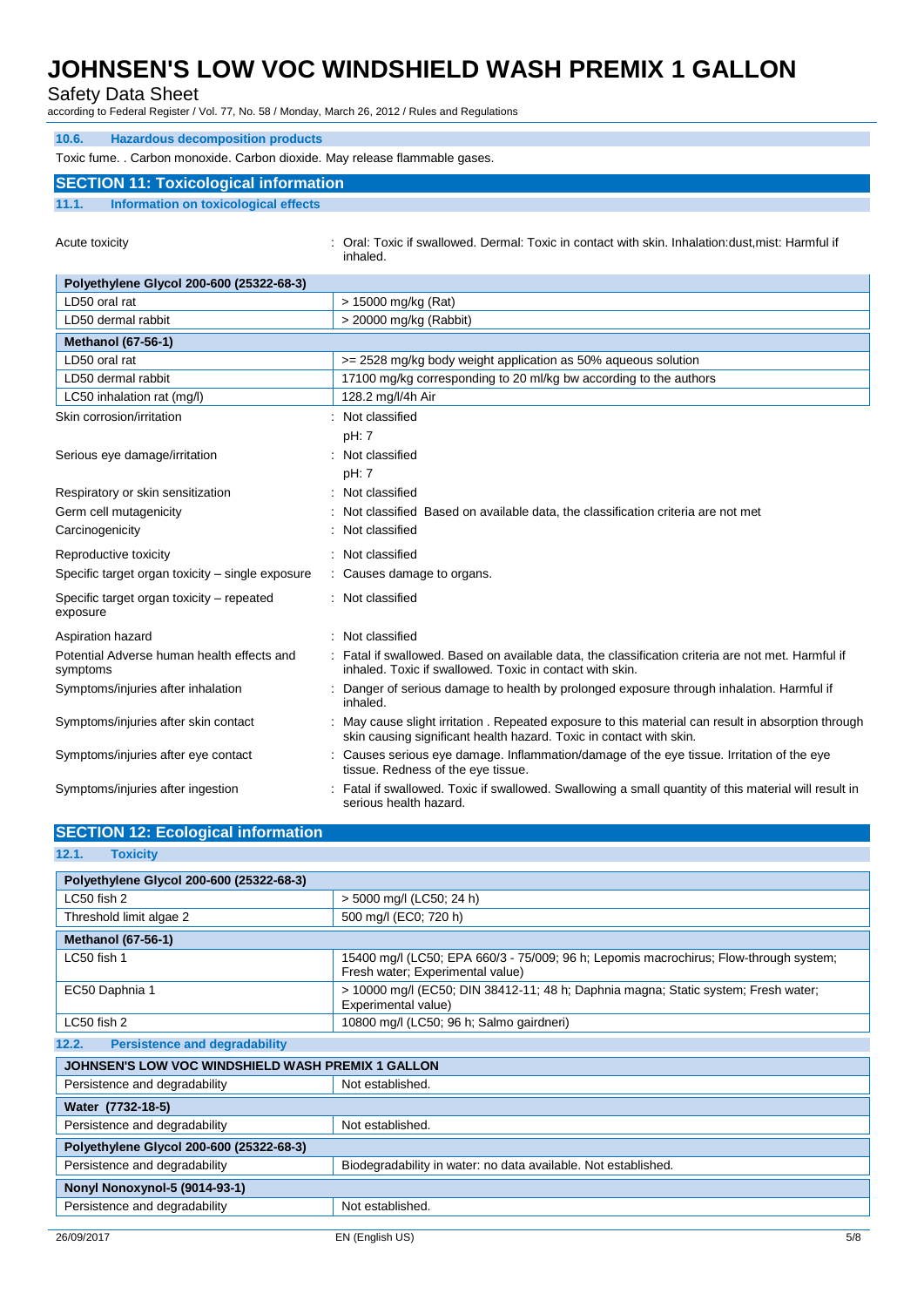## Safety Data Sheet

according to Federal Register / Vol. 77, No. 58 / Monday, March 26, 2012 / Rules and Regulations

| <b>Methanol (67-56-1)</b>                             |                                                                                                                                                                                                                              |  |
|-------------------------------------------------------|------------------------------------------------------------------------------------------------------------------------------------------------------------------------------------------------------------------------------|--|
| Persistence and degradability                         | Readily biodegradable in water. Biodegradable in the soil. Highly mobile in soil.                                                                                                                                            |  |
| Biochemical oxygen demand (BOD)                       | 0.6 - 1.12 g $O2$ /g substance                                                                                                                                                                                               |  |
| Chemical oxygen demand (COD)                          | 1.42 g $O2$ /g substance                                                                                                                                                                                                     |  |
| ThOD                                                  | 1.5 g $O2$ /g substance                                                                                                                                                                                                      |  |
| BOD (% of ThOD)                                       | 0.8 (Literature study)                                                                                                                                                                                                       |  |
| 12.3.<br><b>Bioaccumulative potential</b>             |                                                                                                                                                                                                                              |  |
| JOHNSEN'S LOW VOC WINDSHIELD WASH PREMIX 1 GALLON     |                                                                                                                                                                                                                              |  |
| Bioaccumulative potential                             | Not established.                                                                                                                                                                                                             |  |
| Water (7732-18-5)                                     |                                                                                                                                                                                                                              |  |
| Bioaccumulative potential                             | Not established.                                                                                                                                                                                                             |  |
| Polyethylene Glycol 200-600 (25322-68-3)              |                                                                                                                                                                                                                              |  |
| Log Pow                                               | $-1.2$                                                                                                                                                                                                                       |  |
| Bioaccumulative potential                             | Bioaccumulation: not applicable. Not established.                                                                                                                                                                            |  |
| <b>Nonyl Nonoxynol-5 (9014-93-1)</b>                  |                                                                                                                                                                                                                              |  |
| Bioaccumulative potential                             | Not established.                                                                                                                                                                                                             |  |
| <b>Methanol (67-56-1)</b>                             |                                                                                                                                                                                                                              |  |
| BCF fish 1                                            | < 10 (BCF; 72 h; Leuciscus idus)                                                                                                                                                                                             |  |
| Log Pow                                               | -0.77 (Experimental value; Other)                                                                                                                                                                                            |  |
| Bioaccumulative potential                             | Low potential for bioaccumulation (BCF $<$ 500).                                                                                                                                                                             |  |
| 12.4.<br><b>Mobility in soil</b>                      |                                                                                                                                                                                                                              |  |
| <b>Methanol (67-56-1)</b>                             |                                                                                                                                                                                                                              |  |
| Surface tension                                       | 0.023 N/m (20 °C)                                                                                                                                                                                                            |  |
| Log Koc                                               | Koc, PCKOCWIN v1.66; 1; Calculated value                                                                                                                                                                                     |  |
| 12.5.<br><b>Other adverse effects</b>                 |                                                                                                                                                                                                                              |  |
| Other information                                     | : Avoid release to the environment.                                                                                                                                                                                          |  |
|                                                       |                                                                                                                                                                                                                              |  |
| <b>SECTION 13: Disposal considerations</b>            |                                                                                                                                                                                                                              |  |
|                                                       |                                                                                                                                                                                                                              |  |
| 13.1.<br><b>Waste treatment methods</b>               |                                                                                                                                                                                                                              |  |
| Product/Packaging disposal recommendations            | Dispose in a safe manner in accordance with local/national regulations. Dispose of<br>contents/container to appropriate waste disposal facility, in accordance with local, regional,<br>national, international regulations. |  |
| Additional information                                | : Handle empty containers with care because residual vapors are flammable.                                                                                                                                                   |  |
| Ecology - waste materials                             | : Hazardous waste due to toxicity. Avoid release to the environment.                                                                                                                                                         |  |
| <b>SECTION 14: Transport information</b>              |                                                                                                                                                                                                                              |  |
| In accordance with ADR / RID / IMDG / IATA / ADN      |                                                                                                                                                                                                                              |  |
| US DOT (ground):<br>Not Regulated, , Limited Quantity |                                                                                                                                                                                                                              |  |
| ICAO/IATA (air):<br>Not Regulated,                    |                                                                                                                                                                                                                              |  |
| IMO/IMDG (water):<br>Not Regulated,                   |                                                                                                                                                                                                                              |  |
|                                                       |                                                                                                                                                                                                                              |  |
| <b>UN proper shipping name</b><br>14.2.               |                                                                                                                                                                                                                              |  |
| Proper Shipping Name (DOT)                            | Not Regulated                                                                                                                                                                                                                |  |
| <b>Additional information</b><br>14.3.                |                                                                                                                                                                                                                              |  |
| Other information                                     |                                                                                                                                                                                                                              |  |
|                                                       | : No supplementary information available.                                                                                                                                                                                    |  |
|                                                       |                                                                                                                                                                                                                              |  |
| <b>Overland transport</b>                             |                                                                                                                                                                                                                              |  |
| No additional information available                   |                                                                                                                                                                                                                              |  |
| <b>Transport by sea</b>                               |                                                                                                                                                                                                                              |  |
| No additional information available                   |                                                                                                                                                                                                                              |  |
| <b>Air transport</b>                                  |                                                                                                                                                                                                                              |  |
| No additional information available                   |                                                                                                                                                                                                                              |  |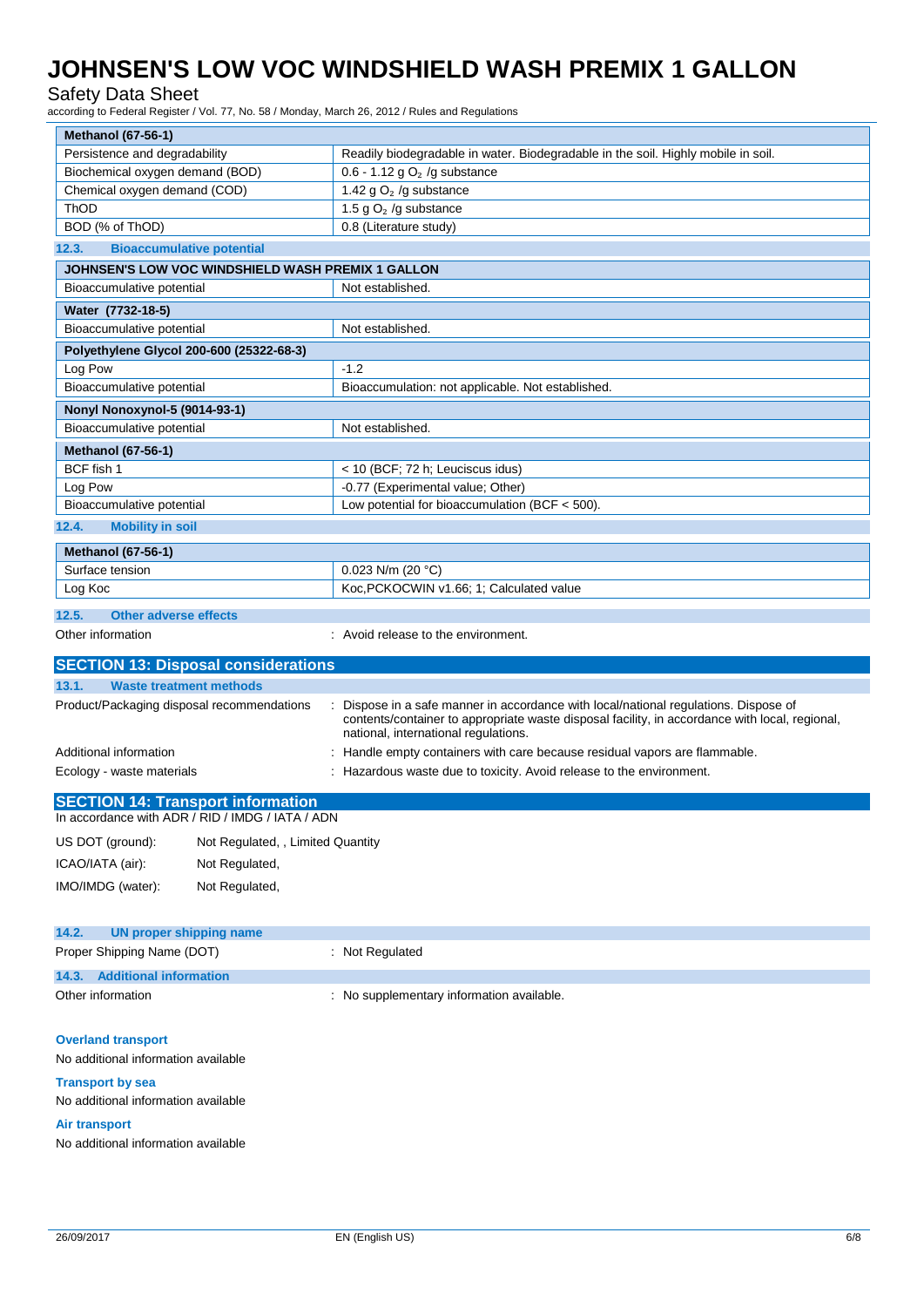## Safety Data Sheet

according to Federal Register / Vol. 77, No. 58 / Monday, March 26, 2012 / Rules and Regulations

| <b>SECTION 15: Regulatory information</b>                                                                                                                                                                                                        |                                                                                   |  |
|--------------------------------------------------------------------------------------------------------------------------------------------------------------------------------------------------------------------------------------------------|-----------------------------------------------------------------------------------|--|
| <b>15.1. US Federal regulations</b>                                                                                                                                                                                                              |                                                                                   |  |
| JOHNSEN'S LOW VOC WINDSHIELD WASH PREMIX 1 GALLON                                                                                                                                                                                                |                                                                                   |  |
| SARA Section 311/312 Hazard Classes                                                                                                                                                                                                              | Delayed (chronic) health hazard<br>Fire hazard<br>Immediate (acute) health hazard |  |
| <b>Methanol (67-56-1)</b>                                                                                                                                                                                                                        |                                                                                   |  |
| Subject to reporting requirements of United States SARA Section 313<br>Listed on the United States TSCA (Toxic Substances Control Act) inventory<br>Listed on the United States SARA Section 302<br>Listed on the United States SARA Section 355 |                                                                                   |  |
| SARA Section 311/312 Hazard Classes                                                                                                                                                                                                              | Immediate (acute) health hazard<br>Delayed (chronic) health hazard<br>Fire hazard |  |
| 15.2. International regulations                                                                                                                                                                                                                  |                                                                                   |  |

## **CANADA**

| <b>JOHNSEN'S LOW VOC WINDSHIELD WASH PREMIX 1 GALLON</b> |                                                                                                                                                                                                                                                                                                               |
|----------------------------------------------------------|---------------------------------------------------------------------------------------------------------------------------------------------------------------------------------------------------------------------------------------------------------------------------------------------------------------|
| <b>WHMIS Classification</b>                              | Class B Division 3 - Combustible Liquid                                                                                                                                                                                                                                                                       |
| <b>Methanol (67-56-1)</b>                                |                                                                                                                                                                                                                                                                                                               |
| Listed on the Canadian DSL (Domestic Substances List)    |                                                                                                                                                                                                                                                                                                               |
| <b>WHMIS Classification</b>                              | Class B Division 2 - Flammable Liquid<br>Class D Division 1 Subdivision B - Toxic material causing immediate and serious toxic effects<br>Class D Division 2 Subdivision A - Very toxic material causing other toxic effects<br>Class D Division 2 Subdivision B - Toxic material causing other toxic effects |

#### **EU-Regulations**

#### **Methanol (67-56-1)**

Listed on the EEC inventory EINECS (European Inventory of Existing Commercial Chemical Substances)

**Classification according to Regulation (EC) No. 1272/2008 [CLP]**

#### **Classification according to Directive 67/548/EEC [DSD] or 1999/45/EC [DPD]**

T; R39/23/24/25 Xn; R20/21/22 Full text of R-phrases: see section 16

### **15.2.2. National regulations**

### **Methanol (67-56-1)**

Listed on the Canadian IDL (Ingredient Disclosure List)

### **15.3. US State regulations**

| <b>JOHNSEN'S LOW VOC WINDSHIELD WASH PREMIX 1 GALLON</b>               |                                    |  |
|------------------------------------------------------------------------|------------------------------------|--|
| U.S. - California - Proposition 65 - Carcinogens List                  | No.                                |  |
| U.S. - California - Proposition 65 - Developmental<br>Toxicity         | No.                                |  |
| U.S. - California - Proposition 65 - Reproductive<br>Toxicity - Female | No                                 |  |
| U.S. - California - Proposition 65 - Reproductive<br>Toxicity - Male   | <b>No</b>                          |  |
| State or local regulations                                             | U.S. - California - Proposition 65 |  |

#### **Water (7732-18-5)**

| U.S. - California -                      | U.S. - California -    | U.S. - California -     | U.S. - California -     | Non-significant risk level |
|------------------------------------------|------------------------|-------------------------|-------------------------|----------------------------|
| Proposition 65 -                         | Proposition 65 -       | Proposition 65 -        | Proposition 65 -        | (NSRL)                     |
| Carcinogens List                         | Developmental Toxicity | Reproductive Toxicity - | Reproductive Toxicity - |                            |
|                                          |                        | Female                  | Male                    |                            |
|                                          |                        |                         |                         |                            |
| <b>No</b>                                | No                     | No                      | No                      |                            |
|                                          |                        |                         |                         |                            |
|                                          |                        |                         |                         |                            |
| Polyethylene Glycol 200-600 (25322-68-3) |                        |                         |                         |                            |
| U.S. - California -                      | U.S. - California -    | U.S. - California -     | U.S. - California -     | Non-significant risk level |
| Proposition 65 -                         | Proposition 65 -       | Proposition 65 -        | Proposition 65 -        | (NSRL)                     |
| Carcinogens List                         | Developmental Toxicity | Reproductive Toxicity - | Reproductive Toxicity - |                            |
|                                          |                        | Female                  | Male                    |                            |